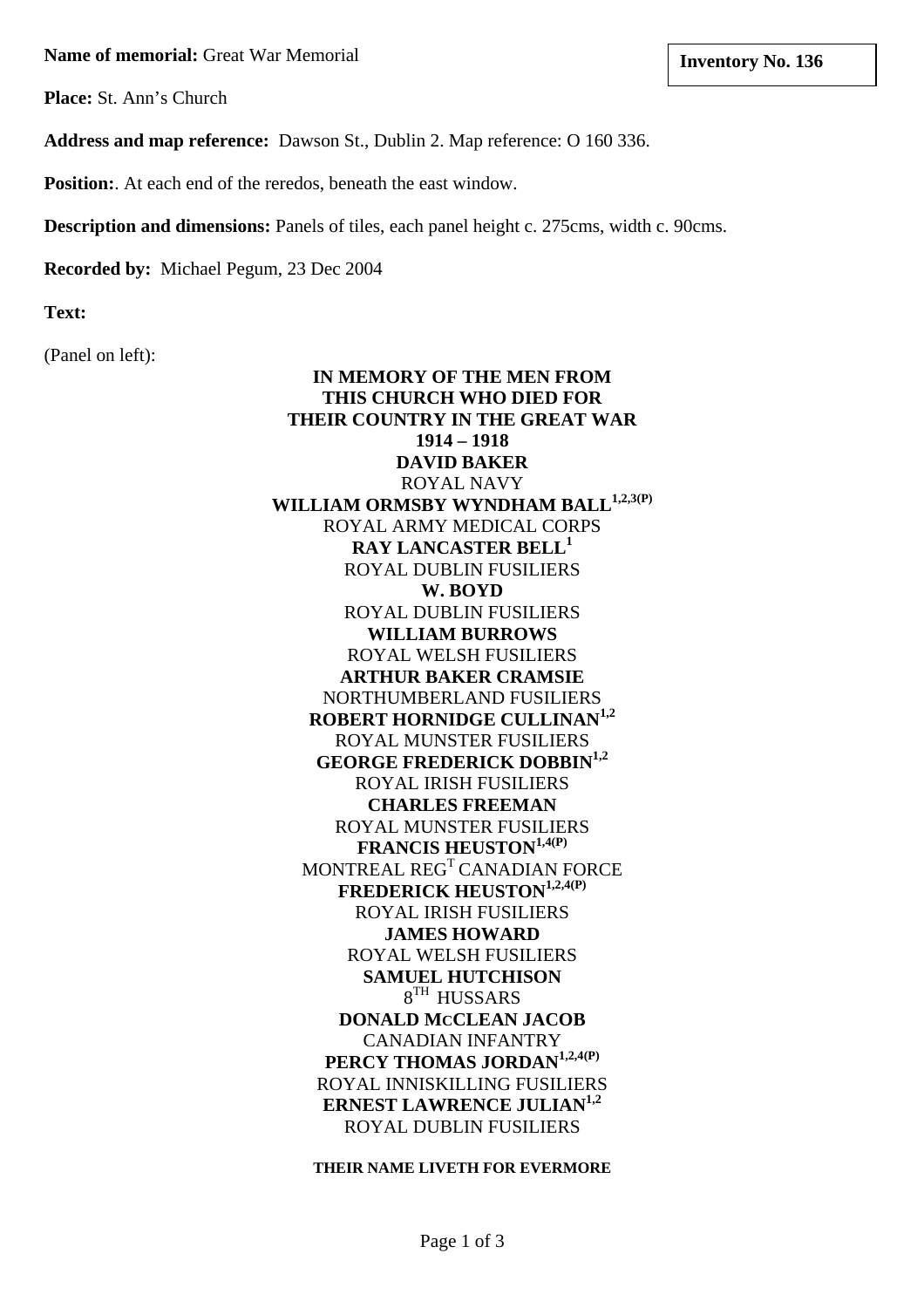**IN MEMORY OF THE MEN FROM THIS CHURCH WHO DIED FOR THEIR COUNTRY IN THE GREAT WAR 1914 – 1918 WILLIAM JAMES KERR**  ROYAL ARMY MEDICAL CORPS **ROBERT JAMES LEECHMAN**  AUSTRALIAN INFANTRY **JOSEPH MCDONALD**  KING'S ROYAL RIFLES **ROBERT BOWERS MAGUIRE**  MECHANICAL TRANSPORT R.A.S.C. **THOMAS MAXWELL2** ROYAL DUBLIN FUSILIERS **BERTRAM WELDON MOLONEY1** EAST LANCASHIRE REGIMENT **DACRE WILLIAM MOORE1,2** MACHINE GUN CORPS **HENRY C. OULTON<sup>3</sup>** LEINSTER REGIMENT **CHARLES POTTER**  ROYAL DUBLIN FUSILIERS **THOMAS HOPE DE RENZY**  LIFE GUARDS **RICHARD DE RENZY**  IRISH GUARDS **WILLIAM R. RICHARDS1,2** ROYAL DUBLIN FUSILIERS **J. SMITH**  ROYAL DUBLIN FUSILIERS **ROBERT SPARROW**  ROYAL IRISH RIFLES **ARTHUR BELL THOMPSON**  SOUTH IRISH HORSE **EDDIE WILSON**  SOUTH IRISH HORSE

#### **THEIR GLORY SHALL NOT BE BLOTTED OUT**

**Books**  $(P = \text{photograph, in books in which this does not apply to all):$ 

#### **1 = Our Heroes**

 "Photographs with biographical notes of Officers of Irish Regiments and of Irish Officers of British Regiments who have fallen in action or who have been mentioned for good conduct, from August, 1914 to July, 1916."

Dublin, Irish Life, 1916. (reprint available from [www.naval-military-press.com\)](http://www.naval-military-press.com/).

Also includes photos and biographical details of some other ranks (not officers) who died or were decorated.